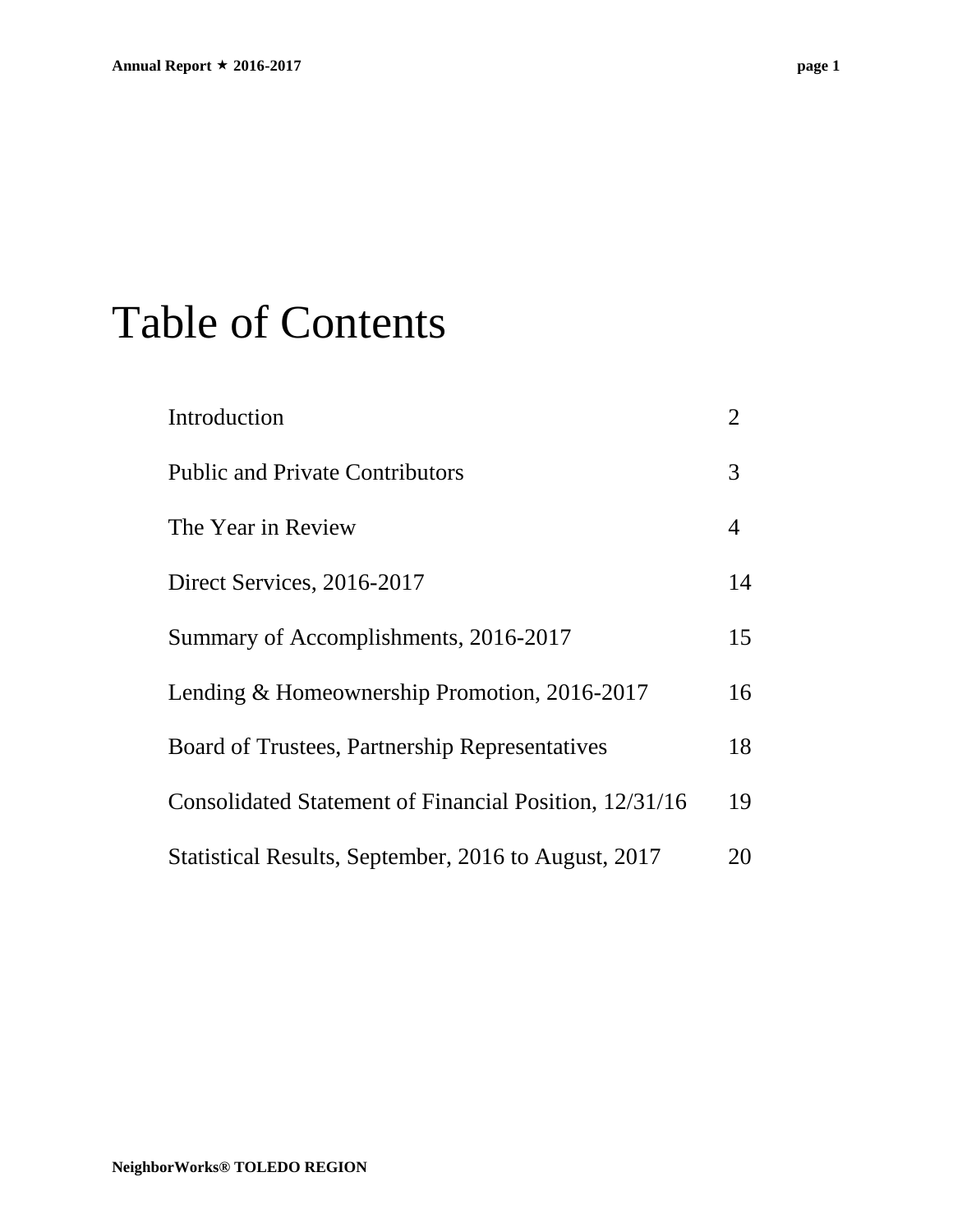## Introduction

## **T**

his document covers the 2016-2017 operating period of NeighborWorks® TOLEDO REGION (NTR), beginning on September 1, 2016 and concluding on August 31, 2017. Welcome to the 40th edition of our organizational Annual Report.

Are you familiar with the game known as "Jenga©"? Have you ever played it in a group setting, or even by yourself to test your skills? Patience and steady nerves play a key role in being able to successfully withdraw pieces of the three dimensional puzzle, without having the whole structure collapse. If you look carefully at the cover to our annual report, it kind of resembles a Jenga© puzzle with each piece labeled, demonstrating the importance of each component. We believe the cover is emblematic of the components needed for a successful community.

Likewise, if these components are slowly withdrawn from a community, like the game of Jenga©, the structure becomes vulnerable to weakness and ultimately collapse. As with any structure a strong foundation is key for strength.

Our mission is clearly the opposite. NeighborWorks replaces pieces of the puzzle, or in some cases simply restores a piece to its previous position, for the purpose of restoring the stability. The report that follows will provide a detailed account of our work in affordable housing and owner occupied rehabilitation. Those are the tools that impact the physical structure of the home. We will describe our involvement with the Financial Opportunity Center movement and how that initiative attempts to have a lasting impact on the financial wellbeing of the individual households. Finally, our efforts to support community building and resident engagement over the last twelve months will be outlined, describing the tie-in between development and resident empowerment.

Over the past year, the role that NeighborWorks® TOLEDO REGION played in the entire community was broadened because of a call to duty by our partners. At the same time, we are constantly trying to perfect the way we conduct business in order to gain efficiencies so that more neighborhood residents can be assisted. Like the game of Jenga©, patience and steady nerves are a prerequisite.

If you would like to learn more about NTR products and services, feel free visit us in the NeighborWorks® HomeOwnership Center of Toledo, located at 704 Second Street, Toledo, Ohio 43605, or visit our web site at http://www.nwtoledo.org, or call us at 419-691-2900.

> Chris Kozak Chairman October 24, 2017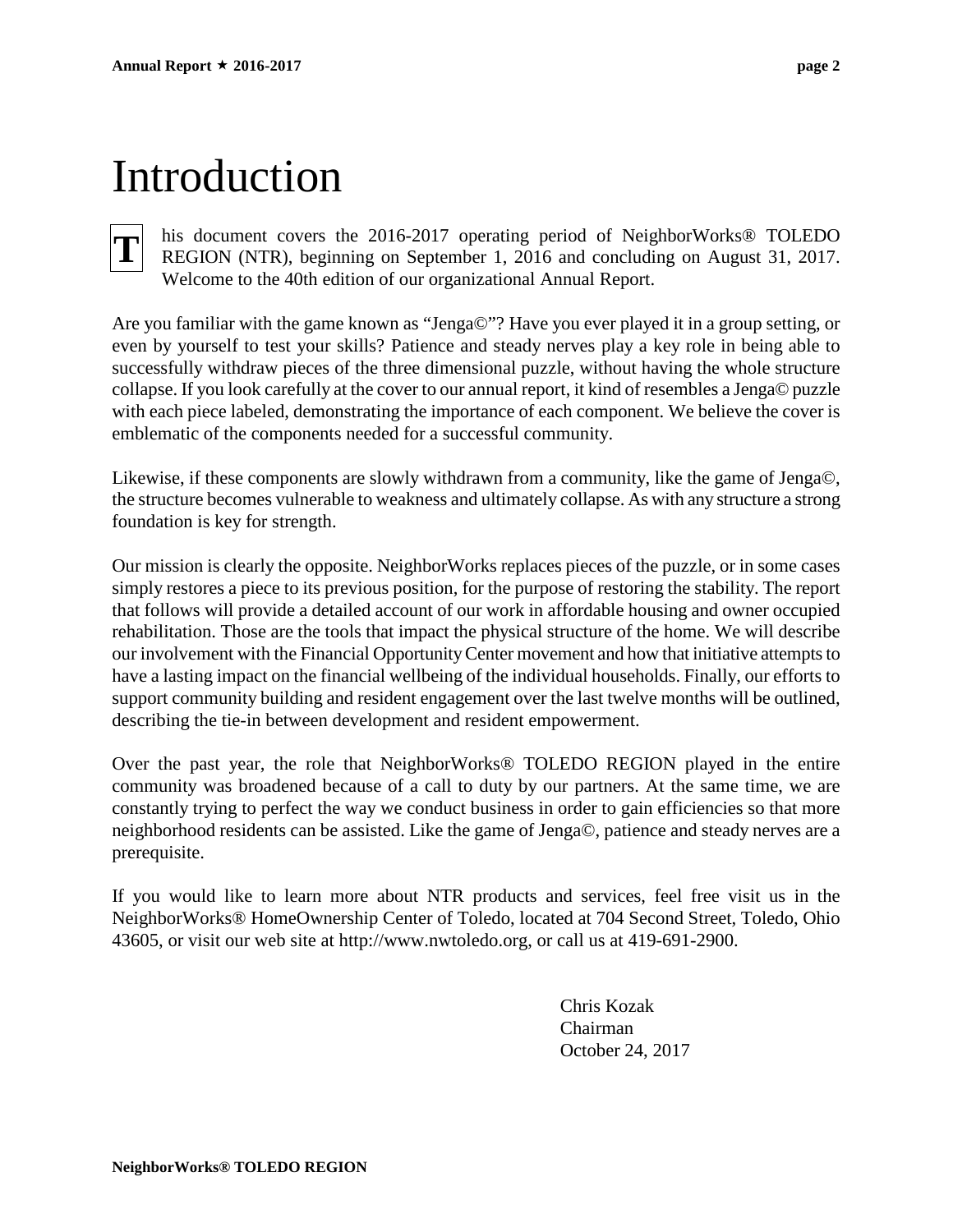## Public and Private Contributors

### **2016-2017 Fiscal Year FINANCIAL INSTITUTIONS**

Fifth Third Bank of Northern Ohio Huntington Bank Key Bank, Northern Region PNC Bank

#### **GOVERNMENT**

City of Toledo Department of Neighborhoods

Lucas County Land Bank

State of Ohio Development Services Agency Office of Community Services

#### **NATIONAL INTERMEDIARIES**

Local Initiatives Support Corporation

NeighborWorks® America

#### **UTILITY COMPANIES**

Columbia Gas of Ohio, Inc.

Toledo Edison, a FirstEnergy Company

#### **FOUNDATION SUPPORT**

Mercy St. Vincent Foundation

Toledo Community Foundation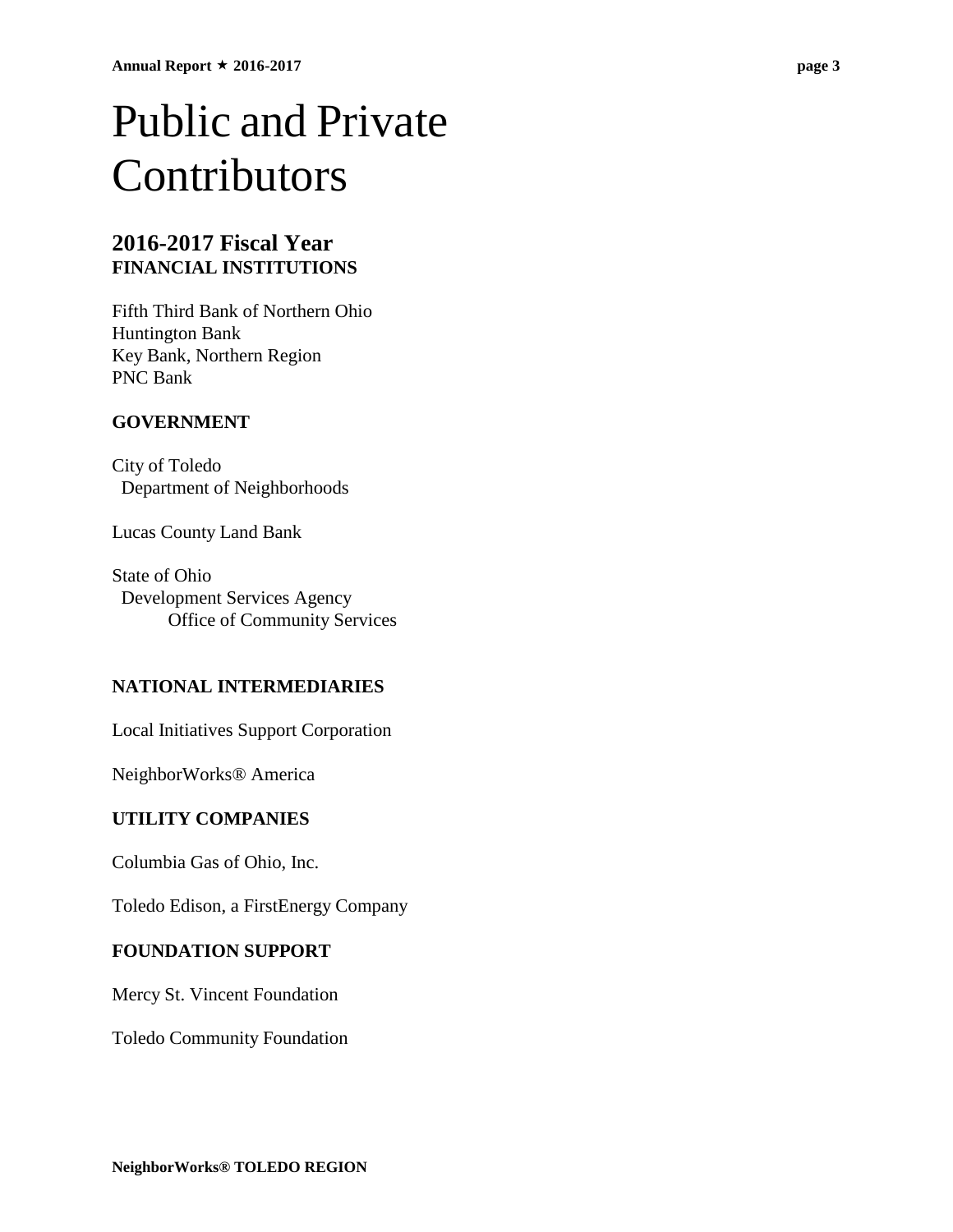## The Year In Review

#### his section of the Annual Report is dedicated to a brief review of the highlights from the last twelve months of operation (September 2016 through August 2017). **T**

In 2014 the Board of Trustees made a decision to change the fiscal year to January through December. This process was completed in early 2016 with the filing of the last partial tax return for the period ending December 31. Please refer to our Consolidated Statement of Financial Position on page 19 of this report.

This portion of the Annual Report contains a discussion of our accomplishments as compared to goals, organized by lines of business and significant events that took place throughout the year. In April 2016 the Board and senior management staff began the process of creating a new strategic plan. Consultant Laura Junglas was retained to facilitate discussions. The new plan was adopted in April 2017.

Over and above the daily tasks involved in normal program delivery, NTR was engaged in "community level" initiatives that offered potential impact in neighborhoods not previously targeted. Specifically, those initiatives became known as: North Toledo; HOME Fund Deployment, and; Oakwood Homes.

The North Toledo initiative was triggered by a community development corporation that experienced a sudden and precipitous loss funding commitments from a variety of sources. An outreach campaign directed at NTR in December 2016 resulted in the

formation of a Joint Venture Committee. The mutually agreed goals included: preservation of the existing affordable housing units, continuation neighborhood development programs, transition of full-time employees and charting a path for the disposition of the North Toledo commercial projects.

One effort started by the North Toledo group was a planned deployment of \$1 million of HOME Investment funds in the Junction, North Toledo and Historic South Side neighborhoods. The official launch was supposed to take place in 2016, but was delayed waiting for final HUD approval. NTR made a commitment to carry out this program, thereby preserving what was started. HOME Investment funds require a private cash match, which NTR will provide through delivery of weatherization resources from Columbia Gas of Ohio.

Finally, the Oakwood Homes project was introduced in our previous Annual Report as an initiative that would be completed in 2017. It was not because of law suits filed by some tenants against the equity partner, interrupting the tax foreclosure action. The litigants claimed a special status as tenants of the housing tax credit units.

After nearly a year to sort out the legal issues, it does now appear that this effort will move forward. Oakwood Homes will have a significant impact on NTR program delivery, with the conversion of approximately 12 new homeowners next year.

Along with home ownership conversion for some Oakwood Homes residents, NTR also got involved with three other rental portfolios in the Oakwood neighborhood. All of the Oakwood projects are situated in close proximity with one another. It made sense to make our involvement complete in order to facilitate current and future conversions to home ownership.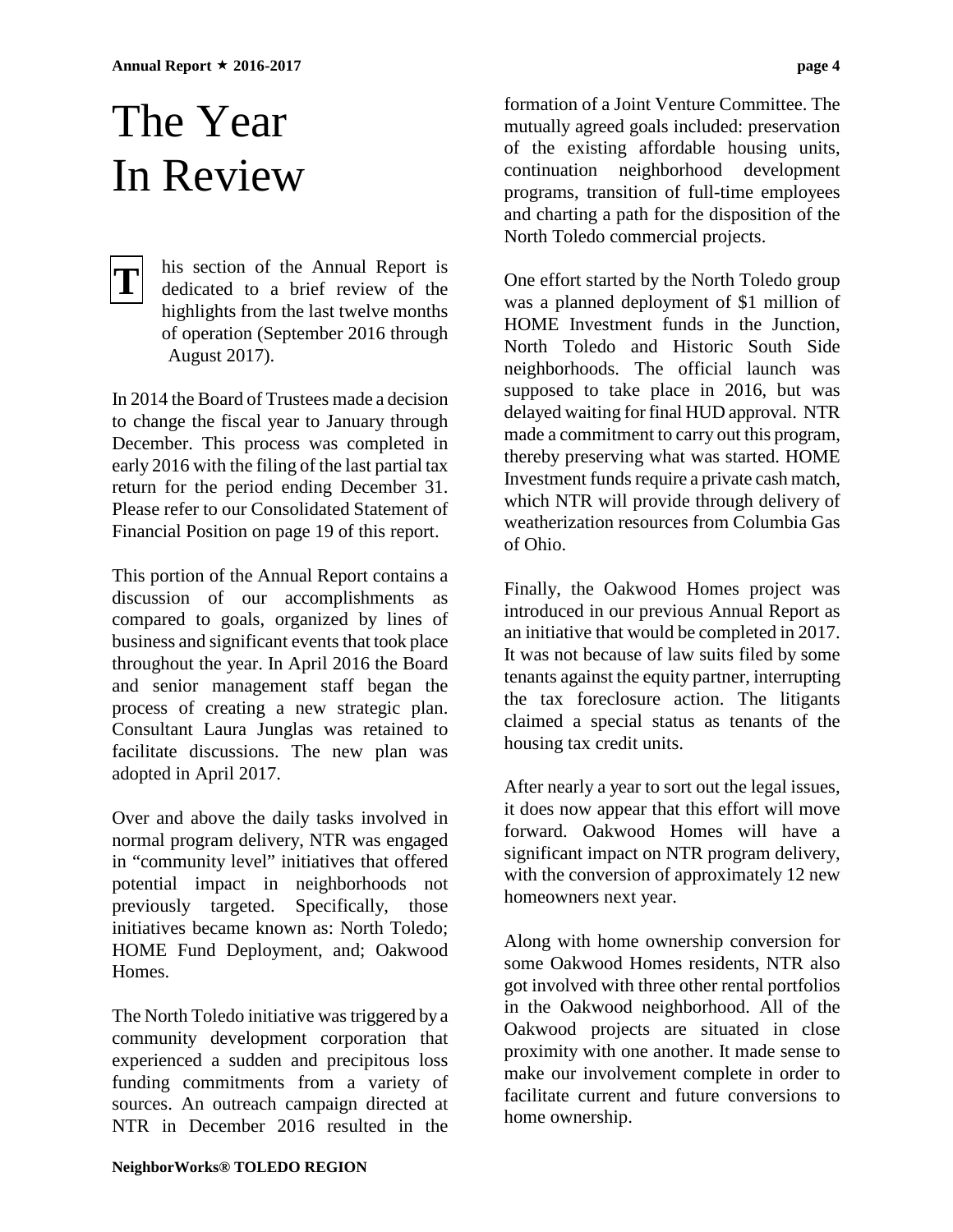NeighborWorks Toledo (NTR) operates along several primary lines of business, as defined by NeighborWorks® America. Our current lines include: Homeownership Preservation Service (HPS); Home Ownership Promotion (HOP); Community Building and Engagement (CBE); Real Estate/ Asset Management (RED), and; Lending and Loan Portfolio Management (LND).

The goals listed in the pages that follow were adopted by the Board of Trustees in April 2017, with the completion of a new strategic plan.

What follows is a discussion of the major achievements for each line.

#### **HOMEOWNERSHIP PRESERVATION SERVICES (HPS)**

2017 Goals 2017 Actual

| 125                 | 168 |  |
|---------------------|-----|--|
| 250                 | 258 |  |
| 275                 | 263 |  |
| 40                  | 74  |  |
| to be added in 2018 |     |  |
|                     |     |  |

The mission of the **HPS** line of business is to assist households with the task of remaining in their homes in an environment of increasing costs, against the backdrop of a potentially shrinking income. Energy efficiency meets this mission by making permanent improvements to the structure so that the household spends less on energy costs.

NTR substantially met its goals related to HPS by delivering program services for the Home Weatherization Assistance Program, the Columbia Gas of Ohio Project WarmChoice, the Toledo Edison Community Connections program, and Foreclosure Intervention.

NTR staff members install the materials involved in each of the programs, so each completed goal represents a direct staff activity. The Home Weatherization Assistance Program accomplished the completion of 168 units as compared to the goal of 125, which represents production equal to 134%. Project WarmChoice completed 254 units as compared to the goal of 250, which represents a production equal to 101%. The Toledo Edison Community Connections Program completed 263 units as compared to the goal of 275, which represents production equal to 96%.

\*\*\*\*

#### *…..home investment deployment*

In May 2017, NTR senior managers met with the Department of Neighborhoods to plan for the deployment of \$1 million of HOME Investment funds in the Junction and North Toledo neighborhoods. The original intent was to provide grants for improvements to owner-occupied residential structures. However, the federal regulations require matching dollars from a private source. The proposal that NTR incorporate weatherization work for each household identified as eligible for the HOME funds satisfied the private match issue. NTR presented a program outline that served as a proposed process guide.

The following month (June) the operating procedures were further refined for the deployment of the HOME funds. A  $43<sup>rd</sup>$  year CDBG funding commitment intended for staff support to facilitate the rehabilitation process was proposed for NTR. The result was an increase of over \$85,000 for the next program year.

On July 20, 2017 NTR counter signed a HOME Fund investment agreement with the City of Toledo to deliver home owner occupied rehabilitation in the Junction, North Toledo and South Toledo neighborhood areas. There is a three year deadline for completing the program. NTR will be responsible for identification of eligible households, interim construction pay-outs and providing the private match, in the form of completed weatherization work.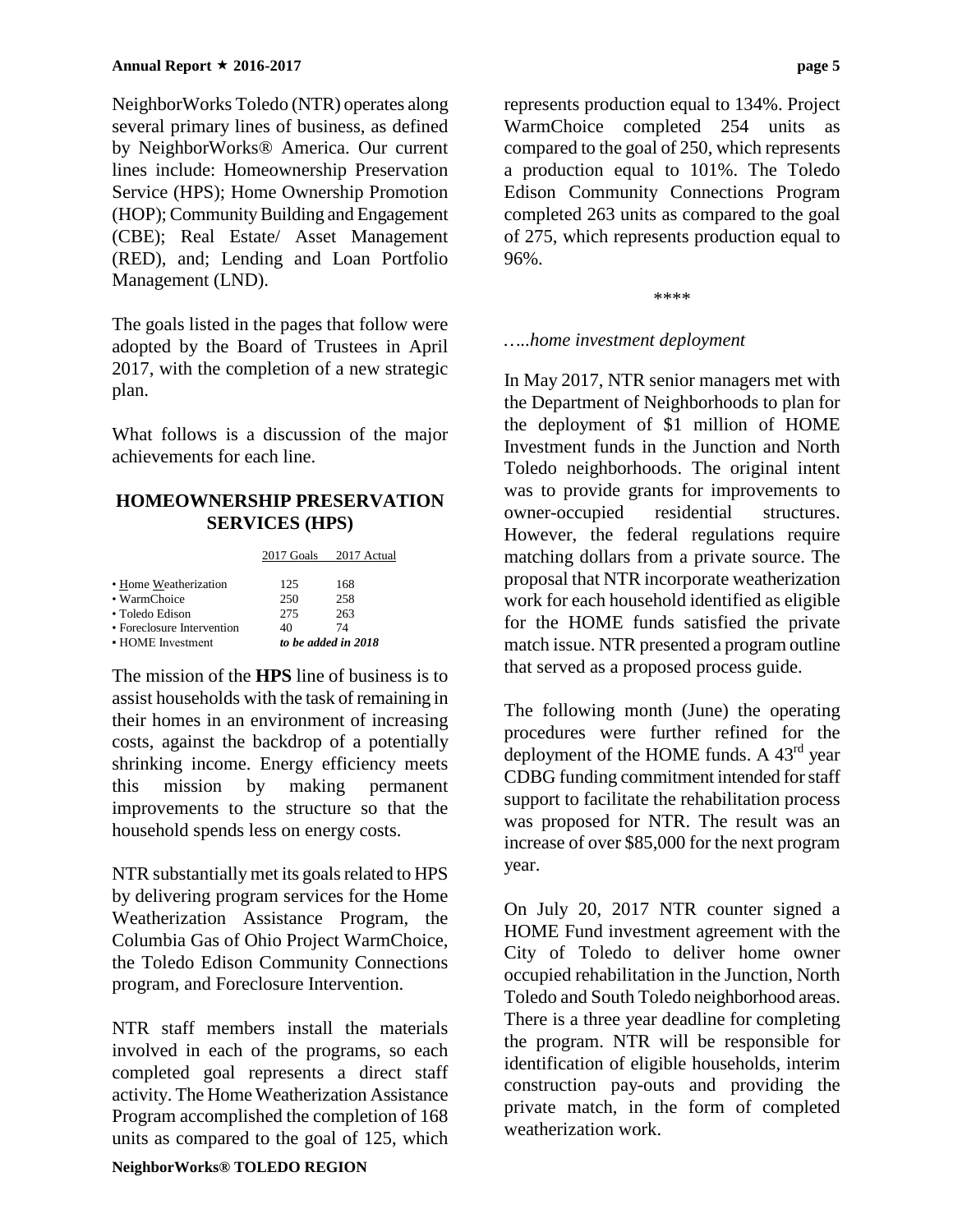The very next week, NTR staff members began the process of reaching out to resident homeowners in the target neighborhoods to establish applicant files. The first community meeting took place in the Junction neighborhood, hosted by the Fredrick Douglas Center. Information regarding the home owner occupied rehabilitation program was distributed by representatives of the Department of Neighborhoods. Our intention was to re-launch this effort in August.

During the same timeframe as the neighborhood meetings, additional coordination meetings took place with Department of Neighborhoods Inspectors and the Housing Commissioner. All agreed that NTR would initiate the client file by qualifying clients for weatherization and refer units already inspected by NTR to the City for further inspection, specifications, bidding, bid opening and interim inspections. NTR would then conduct a financial closing for each project site and distribute pay-outs to contractors. After the HOME-sponsored work was completed, NTR would proceed with weatherization work. The group agreed to meet every two weeks to review proposed project cases to increase communication and insure positive results.

#### **HOME OWNERSHIP PROMOTION SERVICES (HOP)**

|  |  | 2017 Goals |  | 2017 Actual |
|--|--|------------|--|-------------|
|--|--|------------|--|-------------|

| • Homebuyer Education          |     |                  |
|--------------------------------|-----|------------------|
| graduates                      | 130 | 112              |
| • Affordable Housing sold      | 12  | 5                |
| • Financial Opportunity Center |     | to begin in 2018 |

The NeighborWorks® America definition of Home Ownership Promotion services (HOP) includes activities that promote home ownership, like home buyer education, and the marketing and sale of single family homes.

During the fiscal year, NTR undertook Homebuyer Education program activities that

were responsible for 112 trainees graduating from the standard eight-hour course. This represents an achievement rate of 86%.

The Affordable Housing sales goal for 2016- 2017 was twelve homes. This goal anticipated the completion and sale of the NSP 2 single family homes. During the program year two of the remaining three NSP 2 homes in the Library Village by the end of August, with a sale pending on the final unit. NTR sold a total of five homes representing an outcome of 42% of goal. Four of the sales involved cash (1333 Rollins, 4850 Berwick, 853 Yondota and 2371 Fulton), while the fifth home was financed by NTR (848 Yondota).

#### \*\*\*\*

*…..oakwood homes initiative*

Last year, NTR anticipated heavy involvement in the Oakwood Homes I and II tenant conversion to homeownership during 2017. NTR staff dedicated many hours to this effort.

Both Oakwood I and II were delinquent in property tax (approximately \$250,000) and the Lucas County Treasurer initiated a foreclosure action to recover either the tax payment or title to the properties. The presumption was that the Oakwood portfolios would sail through the court process, be declared forfeited property and immediately turned over to the Lucas County Land Bank. Most of this actually took place.

Toledo City Council members Yvonne Harper, Larry Sykes and Tyrone Riley sponsored a community meeting to discuss Oakwood Homes on September 20, 2016. This meeting focused on immediate next steps for the homeownership opportunity that would become available in early 2017.

The pending tax foreclosure was discussed in great detail and NTR staff described the next steps. Approximately twelve resident households were represented. Attendees were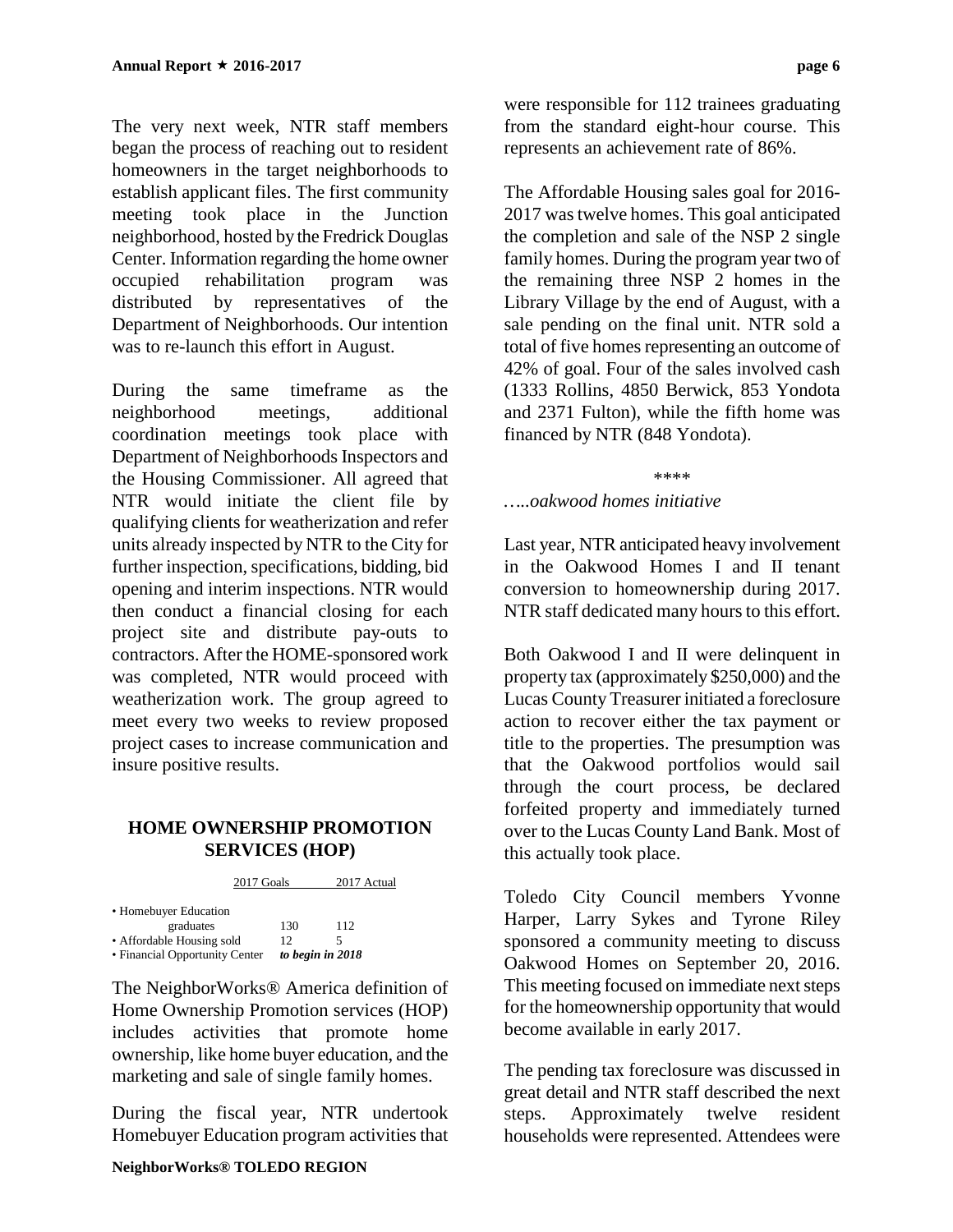encouraged to forward current repair requests to the property manager and reserve a date with NeighborWorks homebuyer orientation.

In late November, NTR learned that a few of the Oakwood Homes tenant had filed suit in Lucas County Common Pleas Court. The plaintiffs claimed special status in the tax foreclosure action due to an alleged promise that they would be given their units at the end of the 15-year period of affordability. The legal action guaranteed that the Oakwood Homes initiative would not launch quickly.

A week later, NTR attended a meeting with the plaintiff's attorneys and learned more specifics. The main issues presented included: 1) tenants were promised \$1,000 per year for every year they occupied their unit; 2) a desire for flexibility on the final price of the home; 3) a price adjustment on the home in recognition of capital investments made as a renter.

In mid-December NTR collaborated with the Land Bank to map out a response to the tenant's issues. A proposed price credit program for the Oakwood Homes I and II residents would recognize the time a resident has remained in the property. The base price would start at \$20,000 for all units. These two elements set the foundation for future Oakwood discussions.

#### \*\*\*\*

#### *……financial opportunity center*

The Financial Opportunity Center (FOC) is a LISC sponsored framework for providing direct counseling services to consumers on a range of topics, all focused on bettering one's financial position. Services range from credit counseling to job search to household budgeting. At present there are three FOC operations in Toledo. The FOC managed by NeighborWorks is situated on Lagrange in North Toledo.

Conversations regarding the Financial Opportunity Center began in January 2017. NTR staff met with LISC to discuss a potential transfer of programs and personnel from a financially troubled community development corporation situated in North Toledo. A month later, NTR senior managers again met with LISC when the proposed "transfer" came into clearer focus. LISC would support the movement of the FOC operation to NTR management.

It was easy to say "yes." It was more difficult to actually make the transition happen. The FOC was financially supported with Community Development Block Grant funds provided under contract to the North Toledo organization. That contract would continue until the end of June. The FOC also received financial support for four other local sources. In short, all of those resources would have to be rededicated to NTR.

On July 3, NTR added the Financial Opportunity Center activities to its menu of services. The FOC staff consisted of a manager, two coaches and an intake specialist. In order to minimize confusion for the existing client base, the office location at 2860 Lagrange was retained.

The benefits of this adoption were immediately felt. The staff members that were added brought a unique approach to financial management training. Further, with the increased staff capacity NTR inherited a solution to succession planning for the Home Ownership Promotion line of business.

The FOC also brought financial benefits to the table. In August NTR received notice from LISC that the Financial Opportunity Center in North Toledo was selected to participate in a Project Reinvest grant from NeighborWorks America. The funds allocated to the FOC amounted to \$55,000, which would be drawn down as a fee for counseling services over the next 14 months.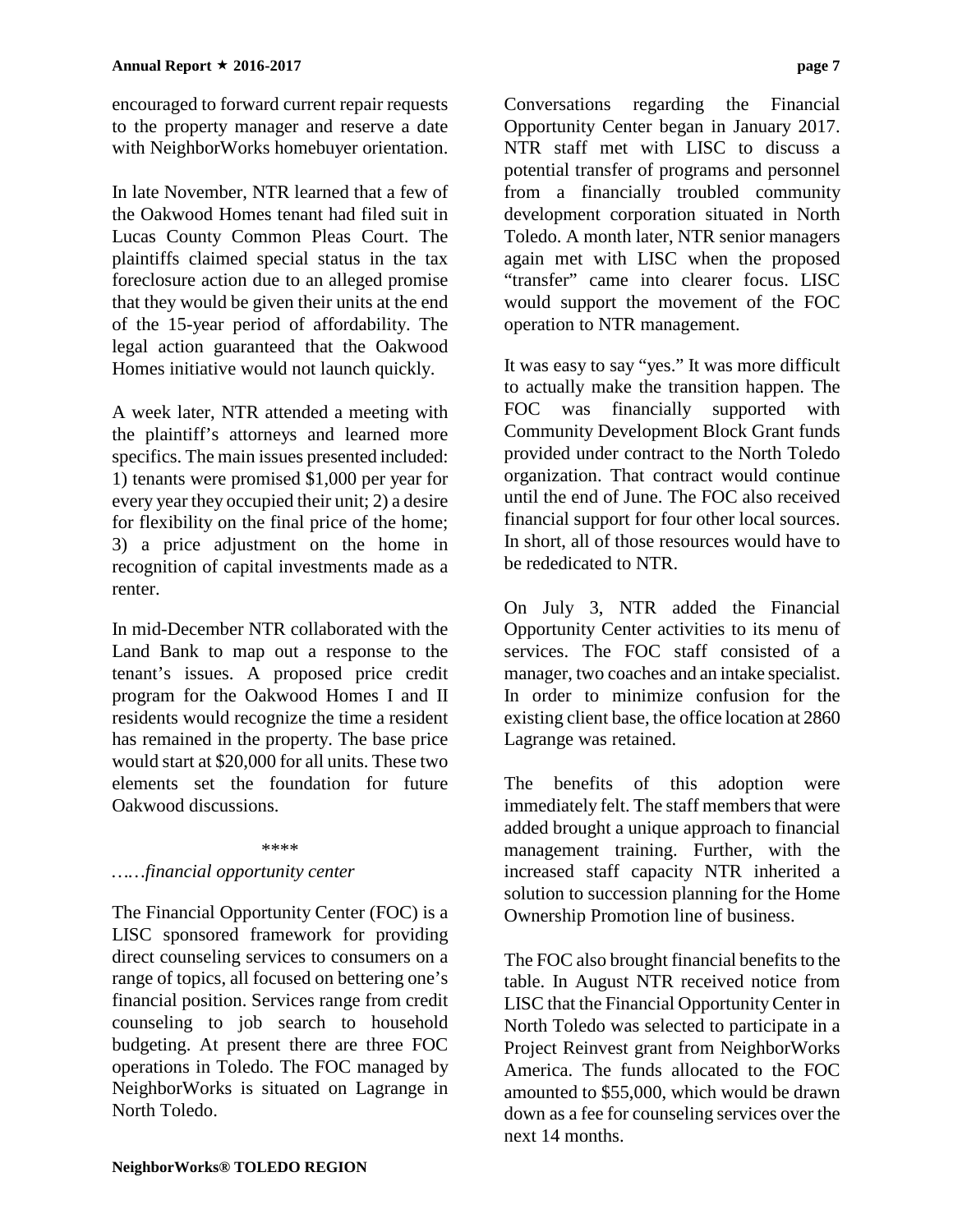#### **COMMUNITY BUILDING AND ENGAGEMENT (CBE)**

2017 Goals 2017 Actual

| • CLI Participation 2016   |   |
|----------------------------|---|
| • CLI Action Proposal 2017 |   |
| • Community Event 2017     | 3 |
| • NW Training Institute    |   |

The NeighborWorks® America definition of Community Building and Engagement (CBE) includes community organizing and other activities that help residents and other community stakeholders come together to develop and provide leadership to build a stronger community.

NTR anticipated involvement with the Old West End Neighborhood Initiative (OWENI) volunteers at the beginning of September 2016. By the end of August 2017, NTR found itself engaged with three separate sets of neighborhood volunteers on a variety of issues.

In October 2016, volunteers from OWENI completed an exterior paint job of the home owned by Doris Holland on N. Detroit. OWENI received support from NTR and the Toledo Community Foundation. The following March, the Toledo Community Foundation again provided financial support for the OWENI improvement program by awarding \$11,000 from the Oswald Supporting fund for 2017 activities.

OWENI volunteers had served at the Toledo representatives to the NeighborWorks® Community Leadership Institute in 2016. As a follow-up to this training, the leadership committee committed to the planning and implementation of the third annual Unity in the Community picnic in the side yard of the Grace Community Center.

The entire OWENI Leadership Committee group prepared and served food for approximately 250 neighborhood residents.

Fifteen local organizations and vendors set up information tables. Entertainment was supplied by a neighborhood sound professional, a clown and Muddy the Mud Hens mascot. The Competition Corvette Club sponsored a car show. Major supporters included Ohio Capital Corporation for Housing, Mercy St. Vincent Medical Center and NeighborWorks America.

\*\*\*\*

…..*success measures*

In 2012 NeighborWorks® America provided funding for a Success Measures community level outcomes evaluation to establish baseline results survey process in a target neighborhood. In Toledo the baseline was conducted in the Historic South Side neighborhood. At the time, South Toledo was selected because of an interest expressed by the City for single family homeownership development. NTR understood that NeighborWorks America would expect a post survey.

In early 2016 NTR committed to conducting a follow-up Success Measures survey. However, instead of returning the South Toledo, NTR requested a change to the Garfield Neighborhood in East Toledo. The reason for the change was simple: the ProMedica health care community was in the process of purchasing the remainder of the Marina District, which is adjacent to the Garfield Neighborhood. The move by ProMedica signaled the beginning of a series of investments that would favorably impact East Toledo.

NTR immediately reached out to the East Toledo Family Center and the neighborhood block watch leaders in Garfield. The effort was organized in June 2017 and all field work was completed by the end of August. This post evaluation included face to face interviews with over 200 resident households in the study area. NTR staff members Jan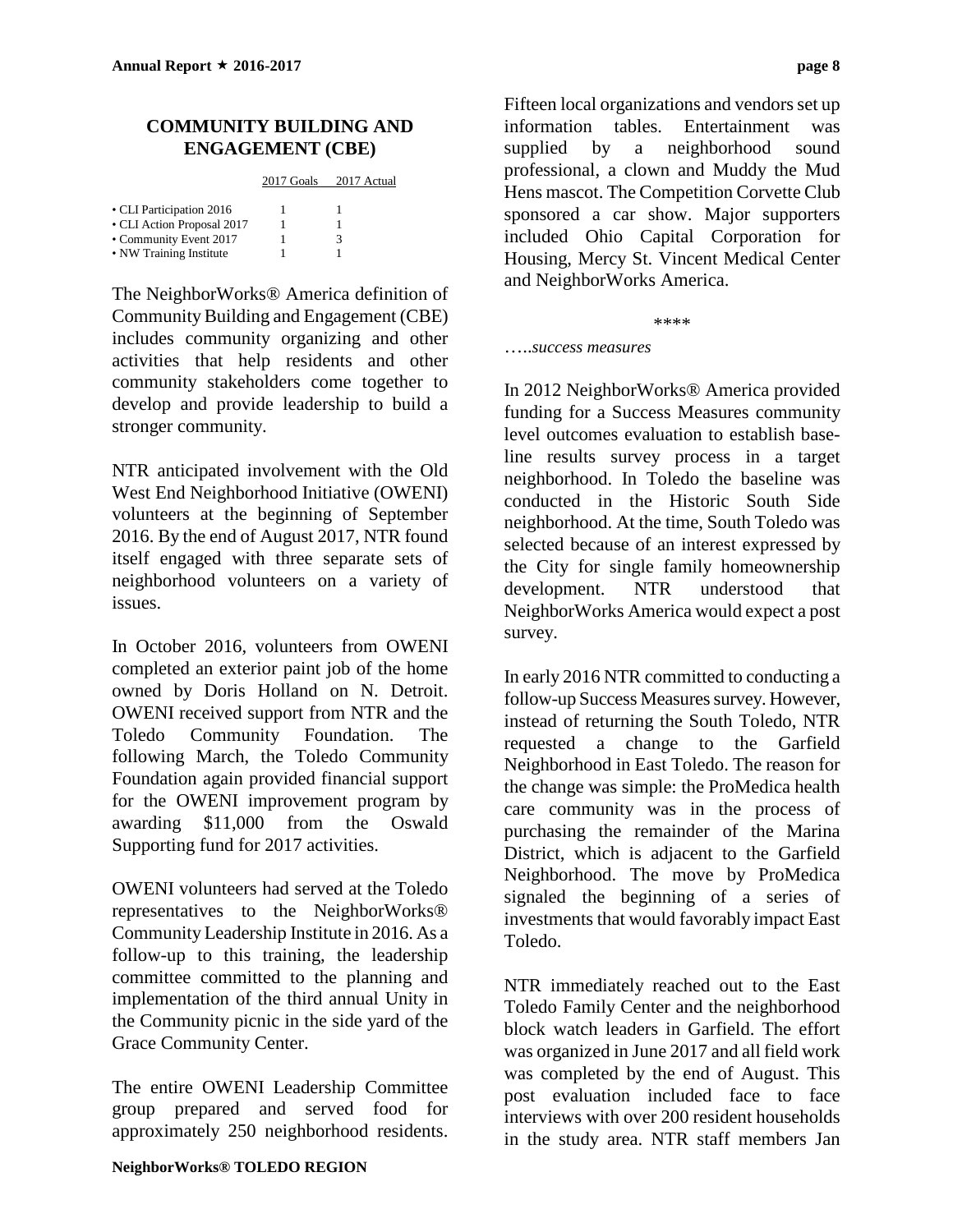Turner and Ron Jones worked with volunteers to complete the interview process. The entire operation was managed by consultant Karen Rogalski.

#### \*\*\*\*

#### *…..old north end village council*

Earlier in the year, when LISC initiated discussions about preserving programs and personnel connected to North Toledo, the extent to which NTR was expected to be involved with the volunteer base was not discussed. Given the fact that the organization in North Toledo had a history of being community based, volunteer involvement comes with the mission.

For example, the ONE Village Council would routinely provide a financial gift to the Financial Opportunity Center on Lagrange. Since the FOC opened its doors in 2010, the tradition of annual support by ONE Village was well established.

Another example of volunteer involvement is the Ohio Theater Committee. The theater was purchased and partially renovated with funding from an historic tax credit a few years ago. The North Toledo organization gathered volunteers from various stakeholder groups and put them in charge of arranging events in the facility on Lagrange.

The Theater Committee is still operating, but now has the burden of figuring out how to take on management of the facility without the financial backing of the North Toledo organization. The committee got involved in negotiating with the Department of Neighborhoods regarding unexpended CDBG funds and recruited a new theater director. NTR volunteered to serve as a financial passthrough for grant funding provided for theater operations. Questions remain about the future of the facility itself, given the financial situation of the parent organization.

#### *…..national neighborworks week*

Every year chartered members of the National NeighborWorks Network engage in week-long activities meant to demonstrate the expanse of the national mission. Toledo participates every year. This year was very special.

Beginning on June 5, NTR volunteers and staff commemorated the 2017 National NeighborWorks Week by volunteering for the Maumee Valley Chapter of Habitat for Humanity. Activities centered on the improvement of three Habitat homes on Gribbon Lane that were being improved for resale to other sponsor families. The volunteer work involved beautification of the exterior through landscaping, demolition and painting. Approximately 15 NTR affiliated staff and volunteers participated.

The significance of the 2017 experience was that it marked the first major engagement between NTR and the local Habitat affiliate. We trust it will not be the last.

#### **REAL ESTATE DEVELOPMENT/ASSET MANAGEMENT (RED)**

|                                | 2017 Goals | 2017 Actual  |
|--------------------------------|------------|--------------|
|                                |            | $\mathbf{0}$ |
| • Real Estate Pre-development  |            |              |
| • Housing Credit Property Mgt. | 93         | 184          |

NTR engages in the **RED** line of business in neighborhoods in support of existing organizational investments.

Throughout the remainder of 2016 and early 2017 NTR worked with the Ohio Capital Corporation for Housing (OCCH) to package an application for the 2017 housing tax credit competition. The 2017 proposal would be a resubmission of the Cherry Legacy Homes II.

Mayor Hicks-Hudson declared Cherry Legacy Homes II a local priority and the Department of Neighborhoods offered some financial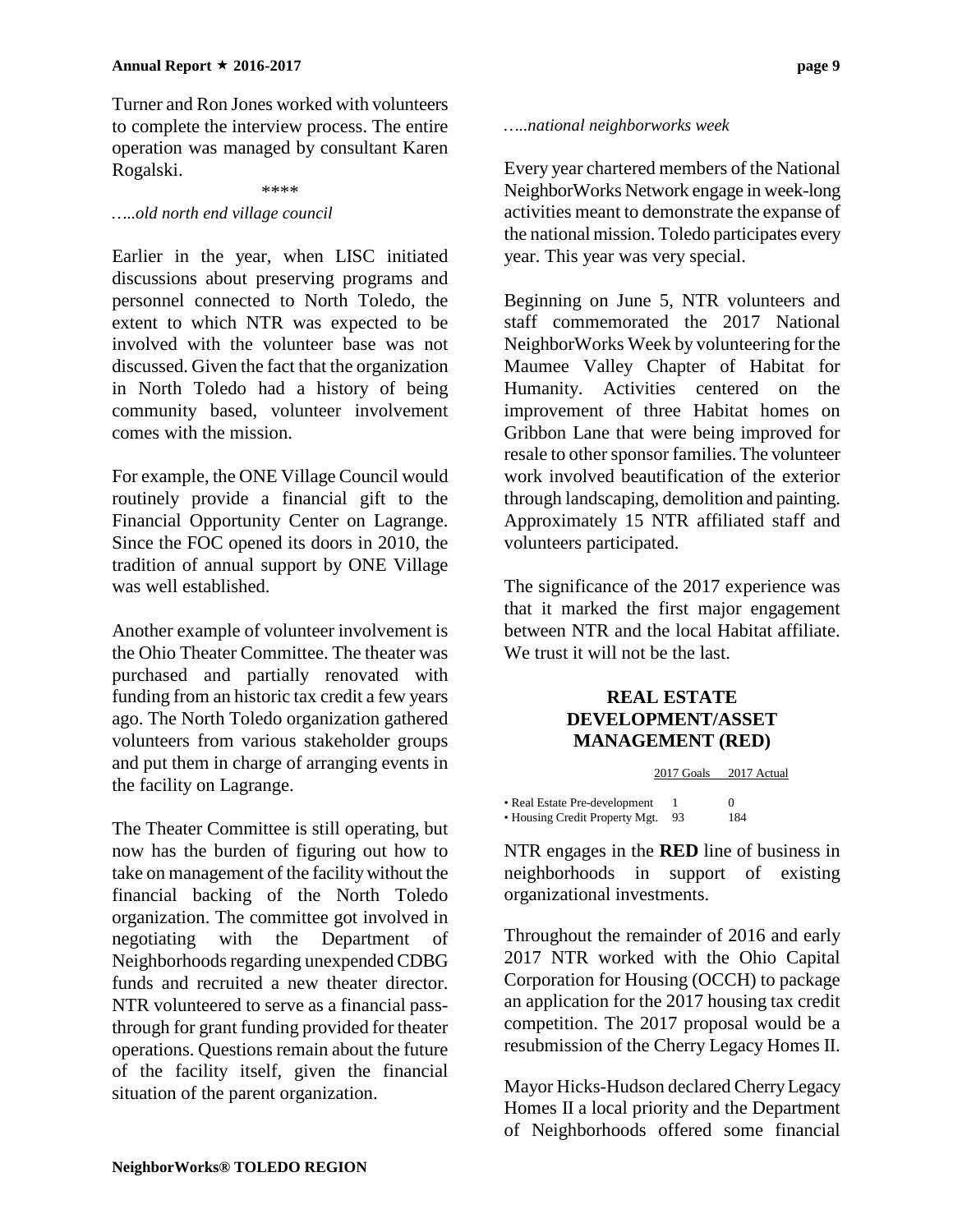support. In late February pre-development work was halted because NTR could not gather sufficient financial commitments for a competitive proposal.

The last few years, single family home development has taken a back seat to multifamily senior projects in Ohio. Beginning in 2015, Ohio Housing Finance Agency has followed the practice of dedicating only enough housing credits to fund two single family projects in the entire state. Successful applicants had to find ways to enhance their competitive edge. By February, it was clear that NTR would not have the necessary edge. As a result, Cherry Legacy Homes II was not submitted.

\*\*\*\*\*

#### …..*property management*

In August 2016, the Miller Valentine Property Management team informed NTR that it intended to cease third party management activities. This meant that NTR had to recruit a new property manager. Miller Valentine finally exited the end of October.

One month earlier, NTR collaborated with Ohio Capital Corporation for Housing (OCCH) to solicit quotes from professional property managers to serve as a replacement for Miller Valentine.

NTR projects included South East Toledo Homes I and II and Cherry Legacy Homes. OCCH served as the managing partner for Oakwood Homes III, Oakwood Homes IV and West Central Homes. All six of these portfolios amounted to 202 units. Proposals for property management were received from three entities.

**NeighborWorks® TOLEDO REGION** On October 5, NTR and OCCH selected Volunteers of America to assume management of the portfolios. Bill Brett, Senior Vice President for Volunteers of America immediately began to take charge the transfer of property management duties from Miller

#### Valentine.

NTR has high confidence in Volunteers of America and Mr. Brett's ability to perform. Mr. Brett is a featured instructor for the NeighborWorks Training Institute on the topic of single family rental management. NTR will have a front row seat as witness to the best practice in property management, as taught at the NeighborWorks Training Institute and the Volunteers.

When Volunteers of America took over property management duties for Ohio Capital Corporation portfolios, this solved only one problem for OCCH. The other problem was that as the limited partner in these three deals (Oakwood III and IV and West Central Homes), there were some functions that are reserved for the General Partner. But, the original non-profit General Partner had gone out of business. NTR was recruited to step in as the replacement.

On August 31, 2017, NTR signed agreements with Ohio Capital Corporation to take over duties as General Partner on the two Oakwood portfolios and West Central. This act instantly increased NTR's single family rental portfolio by 91 units. Now the sum total of all units with NTR in an ownership position reaches 213.

\*\*\*\*

#### *…..north Toledo affordable housing*

NTR senior managers were invited by the North Toledo organization to participate in the evaluation of property management proposals for the 200+ affordable units held in seven separate partnerships. The solicitation of property management proposals was triggered by a loss of in-house staff.

In July 2017 four proposals were reviewed received from KMG; Ohio Asset Group; Volunteers of America, and; Vistula Management. As a result of the preliminary process, Ohio Asset Group and VOA were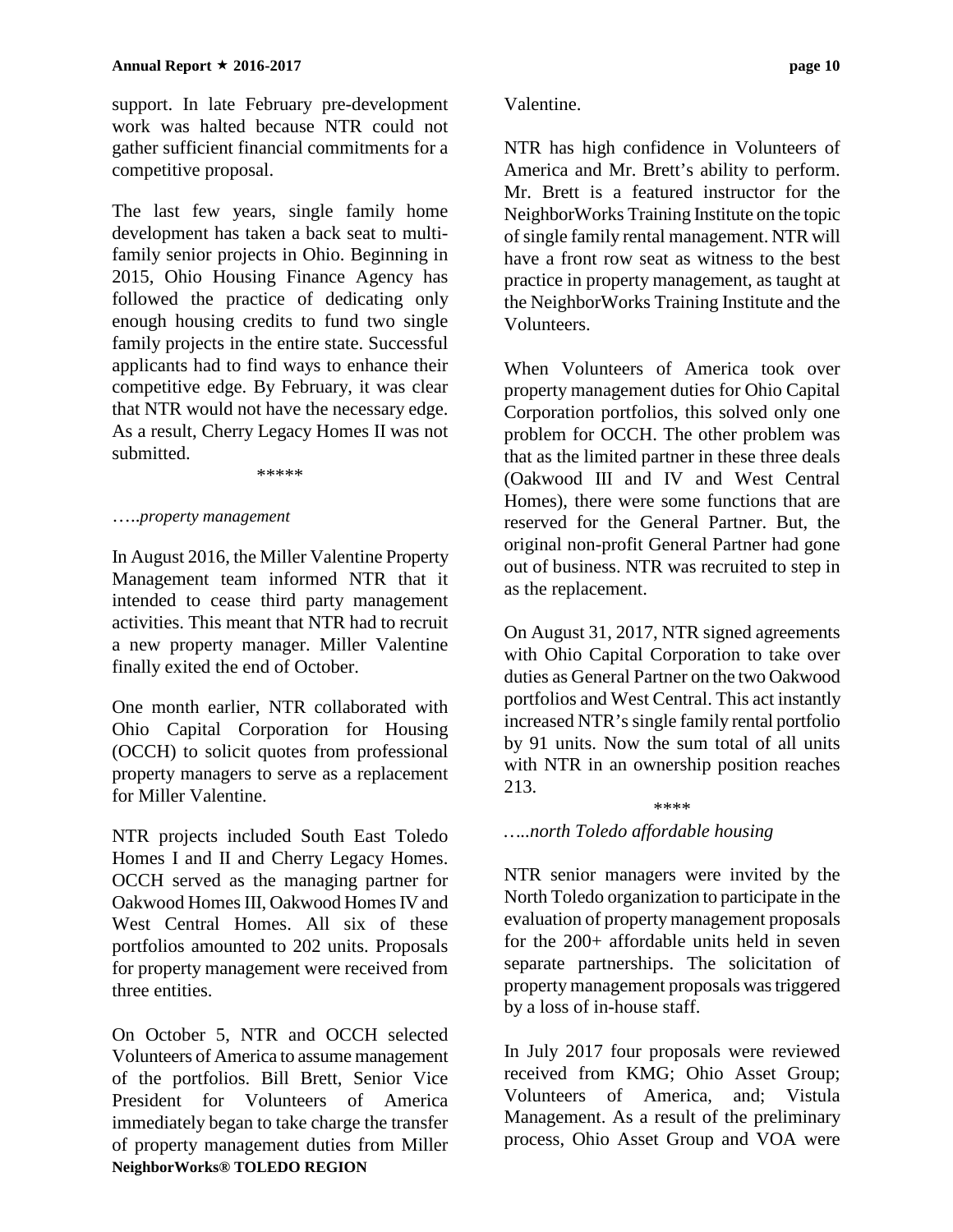invited to provide additional information and a proposed operations budget. By the end of July, Volunteers of America had been selected to take on property management for the North Toledo organization.

\*\*\*\*

#### *…..asset management*

Another significant result of the North Toledo staff transition was the recruitment and hiring of Tiffanie McNair. Ms. McNair joined NTR in July 2017 to assume the duties of asset management. Her former responsibilities in North Toledo included actual property management of all 200+ affordable housing units that were spread across seven distinct real estate portfolios.

The creation of the Asset Manager position in 2017 was critical. NTR was already in an ownership position of 93 housing credit funded units and an additional 29 owned selfmanaged units. By the end of August, NTR became the replacement general partner for the Oakwood Homes III and Oakwood Homes IV and West Central Homes projects. These projects added another 91 units.

#### **LENDING AND LOAN PORTFOLIO MANAGEMENT (LND)**

2017 Goals 2017 Actual

| • Regular Mortgage Lending/ |     |     |
|-----------------------------|-----|-----|
| Facilitation                | 25  | Q   |
| • Loan Portfolio Management | 230 | 215 |

The NeighborWorks® America definition of the **LND** line of business includes originating, underwriting, brokering and/or servicing amortized loans to individuals. NTR is licensed by the State of Ohio to engage in mortgage broker and second mortgage activities. NTR first became a certified Community Development Financial Institution in 1999 and received recertification in 2016.

NTR completed nine mortgage loans.

Early on the outlook for the lending during the 2016-2017 period was expected to be strong with the commencement of the Oakwood Homes homeownership financing. When the Oakwood project was delayed beginning in November, it appeared likely that direct lending for the year would fall short.

As an alternative, NTR found other ways to creatively utilize its lending staff capacity. In May 2017 arrangements were finalized to have NTR serve as a broker for an employee assistance program sponsored by Mercy St. Vincent Medical Center.

The idea behind the Mercy St. Vincent initiative was to encourage employees to purchase homes near the hospital campus. Soon, the other large medial services provider to enquire about following the same path.

By the end of August 2017, ProMedica administrators were engaging NTR assistance to facilitate and deliver incentives in the form of a second mortgage for employees. For this initiative, the employee assistance program would be available throughout the ProMedica business footprint in Ohio. NTR is working through NWA to identify a partner with a licensed second mortgage NeighborWorks entity in Michigan. ProMedica operates hospitals in Adrian and Monroe, Michigan.

#### **RESOURCE DEVELOPMENT**

|                          | 2017 Goals | 2017 Actual |
|--------------------------|------------|-------------|
| • Expand Public sources  |            |             |
| • Expand Private sources |            | 3           |
| • Private Mortgage Sale  |            |             |

The NeighborWorks® America definition of Resource Development includes activities that promote the organization and raise money.

NTR experienced a major successin Resource Development with the completion of the mortgage sale deal with First Federal Bank. This transaction generated over \$820,000 in new loan capital the first part of November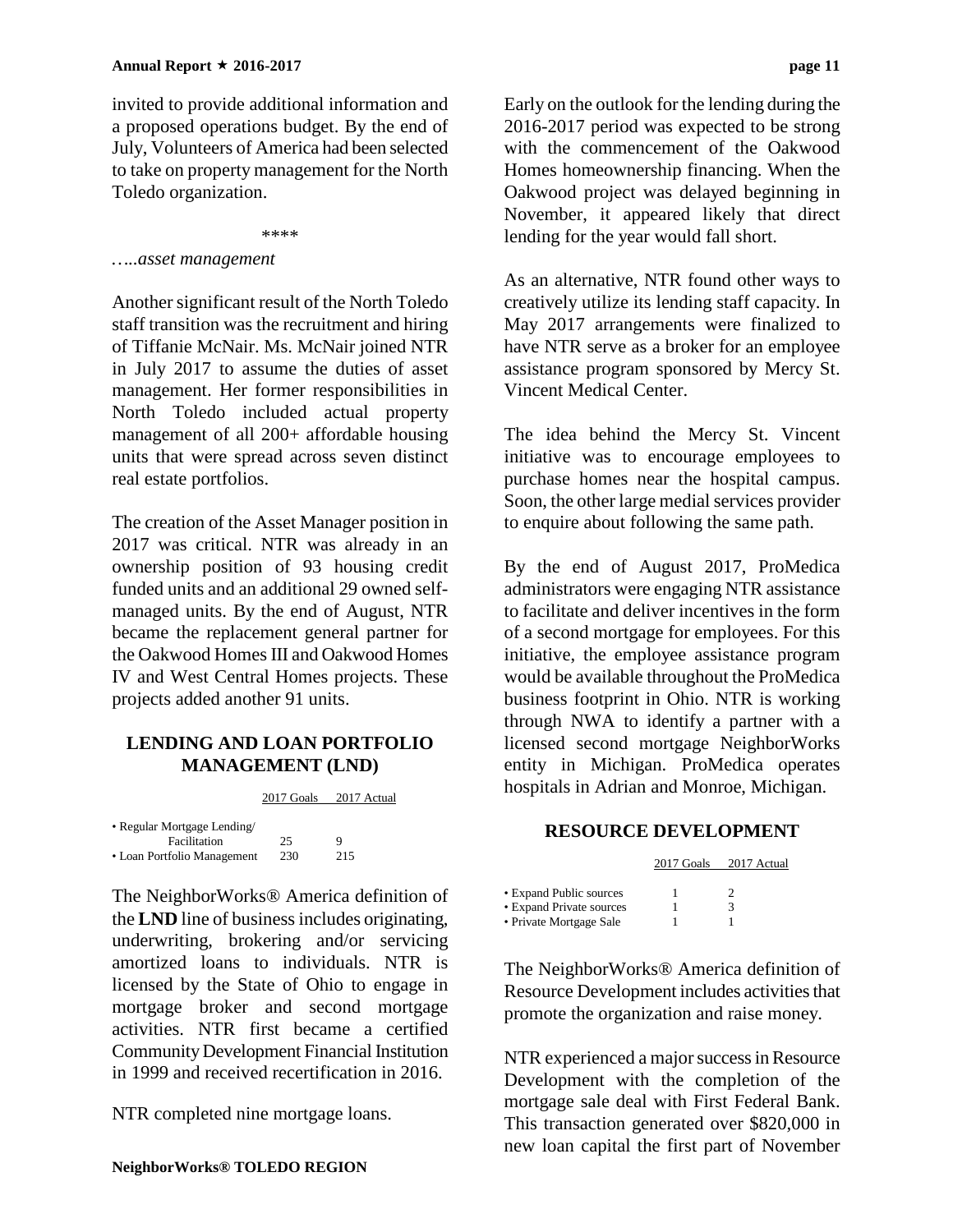2016. This was the first mortgage sale transaction since 2009.

The year 2017 was unique in terms of the number of resource development opportunities that NTR had available. The opportunities were generated from a convergence of bank acquisitions that affected the Toledo market, the completion of a move by ProMedica to bring its administrative offices to downtown Toledo and the assumption of communitybased programs that had been dedicated to the North Toledo organization.

The first indication of a potential resource occurred in November 2016 when NTR senior staff participated in a conference call with local Key Bank officials to discuss the types of community investment that would have greatest impact in Toledo. A month later, another conference call took place with Key Bank and included LISC.

It became apparent that there was strong interest in supporting home improvements for lower income households involved in the Year 16 homebuyer effort and roof replacements. Further, it was then suggested that ProMedica might have an interest in participating with additional dollars.

In February, NTR, LISC and Jim Hoffman of Key Bank met with ProMedica executives to discuss a proposal to support home improvements for lower income households Med in the Year 16 homebuyer effort. ProMedica agreed to consider matching the Key Bank investment on a dollar for dollar basis. NTR would implement part of this plan.

On the same day, NTR participated in a meeting in Cleveland with Norman Bliss and Stephanie Turner of Key Bank that involved a presentation by the NeighborWorks Collaborative of Ohio and its consultant Tommie Fitzgibbons. NCO proposed a \$15 million investment for loan capital from Key Bank for first and second mortgage loans

across the state. NHS of Cleveland would handle loan account servicing for all loans closed by collaborative members. There was sufficient interest on the part of the bank to continue discussions.

In early March, LISC and NTR met with Karen White of the Key Bank Foundation for the purpose of detailing the proposed use of bank funds for local community investment. The LISC/NTR proposal included: a) \$750,000 to support home improvements for lower income households involved in the Year 16 homebuyer effort, and; b) \$400,000 to support the renovation and resale of vacant single family structures adjacent to Year 16 homes. ProMedica had already agreed to match a Key Bank investment on a dollar for dollar basis. NTR would implement this plan and receive administrative support;

The following April a press event was sponsored by Key Bank and ProMedica to announce the joint investment of nearly \$3 million in the Toledo neighborhoods. NTR will facilitate this investment by serving as second mortgage lender for the Year 16 Home Buyer Incentive program and as developer of forty existing homes situated near Year 16 properties. This funding would be available for three years.

\*\*\*\*

#### …..*community development block grant*

In May NTR senior staff participated in a strategy session with UN and LISC that was held at the Department of Neighborhoods with Director Bonita Bonds. Major topics included: the incomplete production units for the  $42<sup>nd</sup>$ year CDBG contract by the North Toledo organization and how those shortages would be resolved and the proposal to add the  $43<sup>rd</sup>$ year CDBG allocation for North Toledo (\$217,664) to the NTR contract. NTR solved a housing unit production shortfall for North Toledo by assigning some its completions to their contract total. In exchange for a pledge to hire North Toledo staff members on July 1,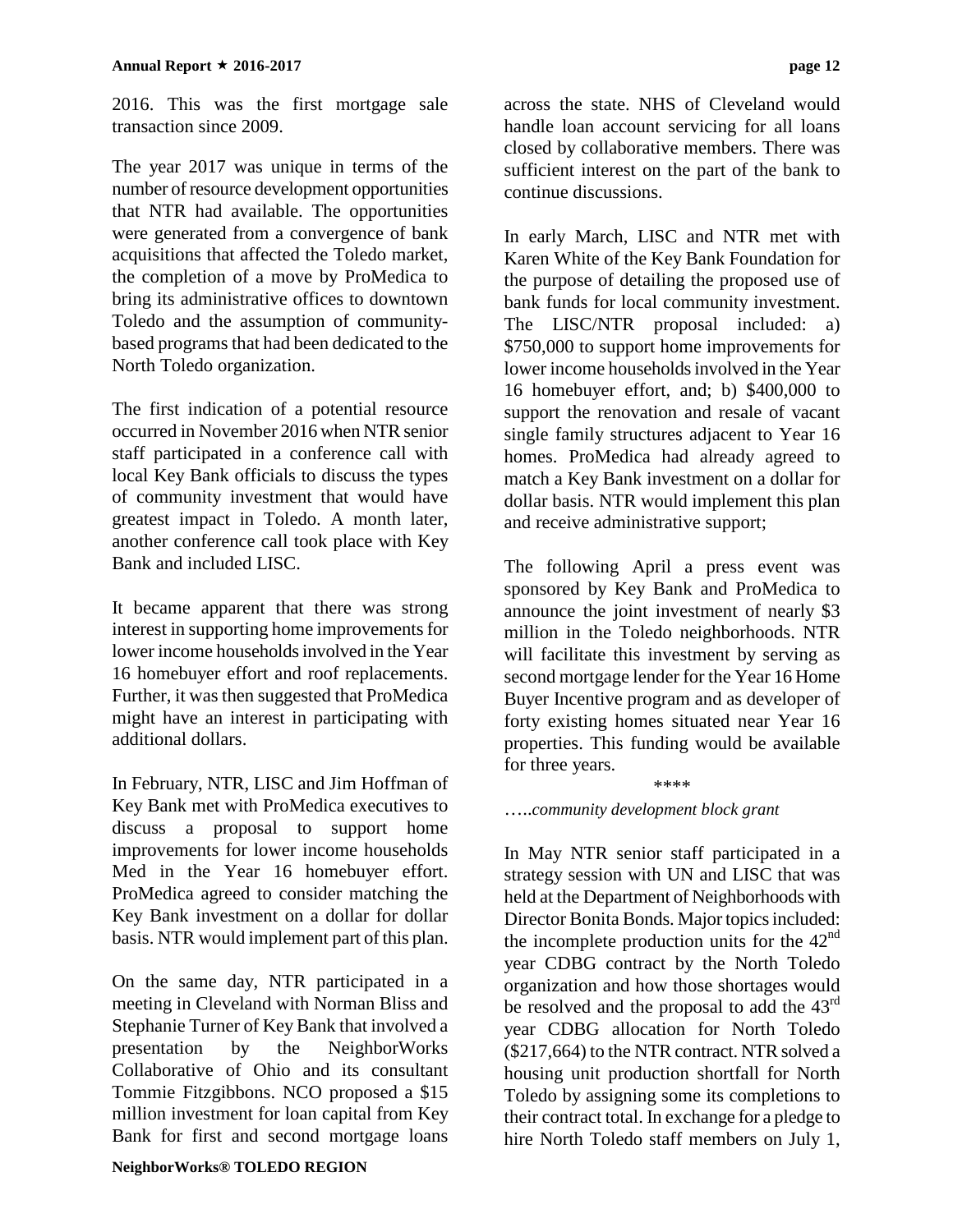the Department of Neighborhoods agreed to add the North Toledo funding allocation to NTR.

With the 43<sup>rd</sup> year CDBG allocations for NTR and North Toledo combined, the consolidated contract figure would total more than \$492,000. In effect, NTR would become one of the single largest third party contractors involved in CDBG program delivery.

#### Next Twelve Months:

As we approach 2018, major initiatives that were supposed to launch in 2017 get closer to reality.

If all goes according to the revised plan, the Lucas County Land Bank will confirm its September 2017 purchase of Oakwood Homes II will result in the sale of twenty-two homes to NTR on October 30. The tax foreclosure action on Oakwood Homes I will conclude in November with the first public auction. If the Land Bank ends up purchasing the Oakwood I portfolio in November, the sale to NTR is projected for January 2018.

The objective of our involvement in the Oakwood Homes effort is to transition all forty-three single family residents into homeownership status in three years. The homebuyers will be assisted with education, credit repair and mortgage financing. With the home improvement incentive provided by the Land Bank, pride in homeownership will be strengthened and it will be evident in the various blocks where the homes are situated.

Those homes that do not convert to homeownership the first year will be managed by a professional property manager, along side of our existing affordable rental units. NTR will be required to carefully balance homeownership conversions with the financial management of a shrinking rental project portfolio over the next three years. In the end, NTR will sell all of the units.

The Oakwood Homes opportunity will also present a chance to increase mortgage lending. The sale of existing NTR mortgages to First Federal was timely. With new loan capital available, NTR will be in a position to finance every Oakwood home purchase, if necessary. As those new accounts age, opportunities for further mortgage sales will present themselves.

The resource development that NTR became a part of in 2017 is good news for other housing credit projects that complete their period of affordability in the next few years. Thanks to the generosity of Key Bank and ProMedica, every unit available for sale will have the advantage of home improvement funds. And, as a result of the mortgage sale with First Federal, NTR can again play the role of mortgage lender. With the addition of the Financial Opportunity Center program, NTR has a program that will improve the credit standing of homebuyers in central city neighborhoods.

Since 2016, the NTR senior management has been engaged in learning and understanding the internal process of the energy efficiency programs. This evaluation has been aimed at increasing workflow outputs and maximizing potential income. As a result, the weatherization effort has been reorganized. Some staff members are taking on new tasks while others have been assigned new levels of authority. A complete re-examination of the 2016-2017 Home Weatherization Assistance program will likely trigger more adjustments.

The pay-off for the reorganization effort will be realized through the successful deployment of the \$1 million HOME investment funds over the next three years. The HOME investment will also demonstrate the ability to closely coordinate with Department of Neighborhoods staff, with each party taking on different roles.

We look forward to the new year.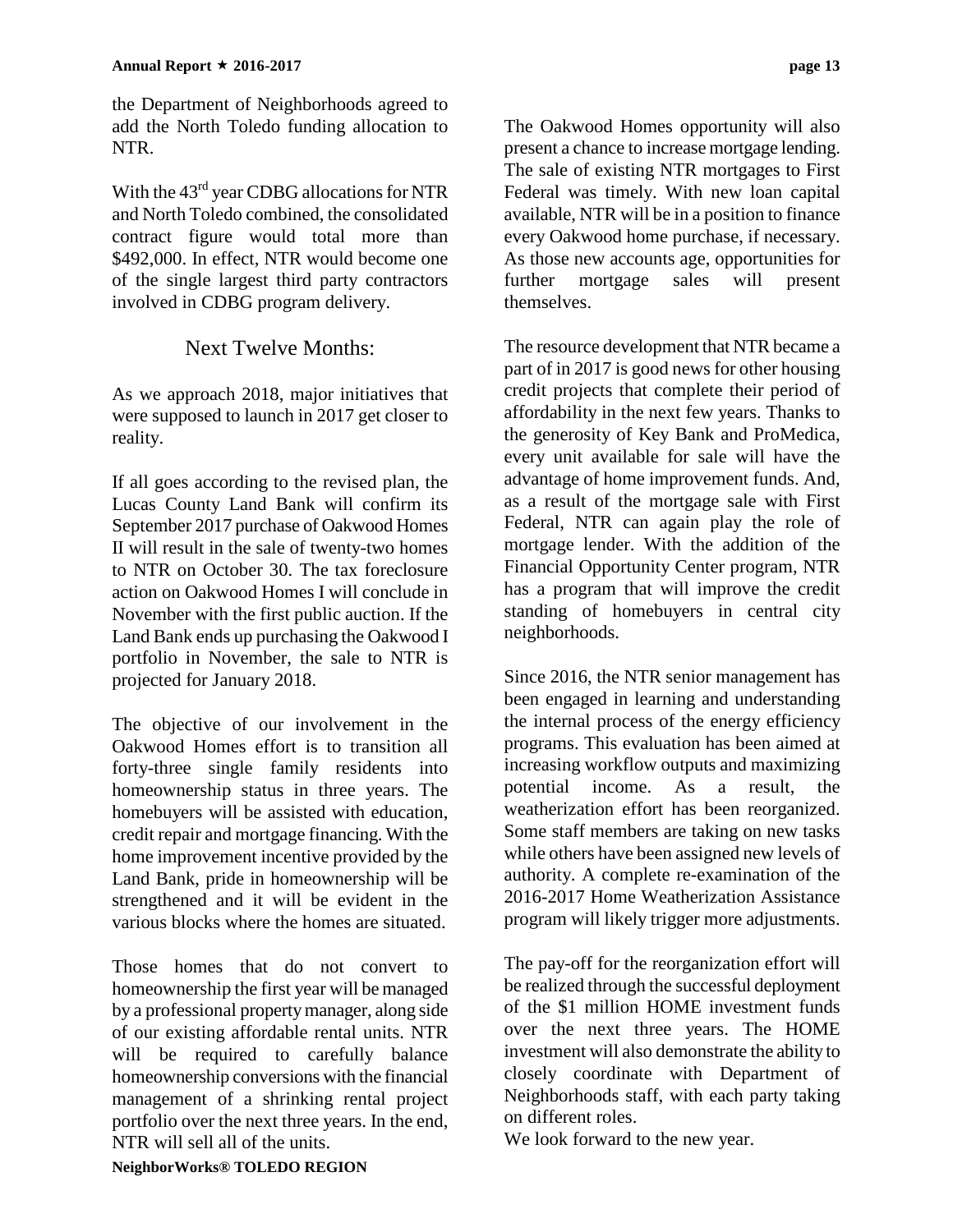## Direct Services **2016-2017**

## **T**

he following is a listing and brief description of program services that are currently available through the NeighborWorks® TOLEDO REGION through the HomeOwnership Center:

#### \_ **HOME BUYER'S EDUCATION**

• Pre-purchase training for future homeowners in a relaxed setting.

• Credit analysis and adjustment plan development.

• Detailed examination of the borrowing process and advice on building a down payment.

• How to shop for and evaluate homeowner's insurance coverage.

#### \_ **FORECLOSURE INTERVENTION and MORTGAGE RESCUE**

- Personal financial management training.
- Credit analysis and sustainability determination.
- Negotiation with mortgage servicer.
- Rescue funding and/or closing.

#### \_ **TECHNICAL ASSISTANCE PROGRAM**

- Advice about home repairs.
- Referrals to reliable contractors.

• Assistance with construction planning, bidding or construction monitoring.

• Assistance in setting priorities for renovation.

#### \_ **STATE OF OHIO "HOME WEATHERIZATION ASSISTANCE PROGRAM"**

• Free home energy efficiency assessment.

• Free labor and material focused on items necessary to achieve home energy efficiency.

#### \_ **COLUMBIA GAS OF OHIO "PROJECT WARMCHOICE"**

• Free home energy efficiency assessment. Work specifications are determined by results of a Minneapolis Blower Door test and infrared camera scan.

• Free labor and material focused on items necessary to achieve energy efficiency.

• Free replacement of unsafe natural gas range

• Free replacement of unsafe gas fired heating unit and/or hot water heater.

#### \_ **TOLEDO EDISON (FIRSTENERGY) "COMMUNITY CONNECTIONS" PROGRAM**

- Free replacement compact fluorescent light bulbs.
- Free installation of insulation (all electric houses only).
- Free electrical system up-grade.
- Free refrigerator replacement (for qualifying units).
- Free freezer replacement (for qualifying units).

#### \_ **AFFORDABLE HOUSING**

• Homes available on a lease-purchase financing arrangement in connection with Home Buyer Education.

- New homes available for long-term lease.
- New homes available for purchase with possible down payment assistance.

• Renovated homes available for purchase with possible down payment assistance.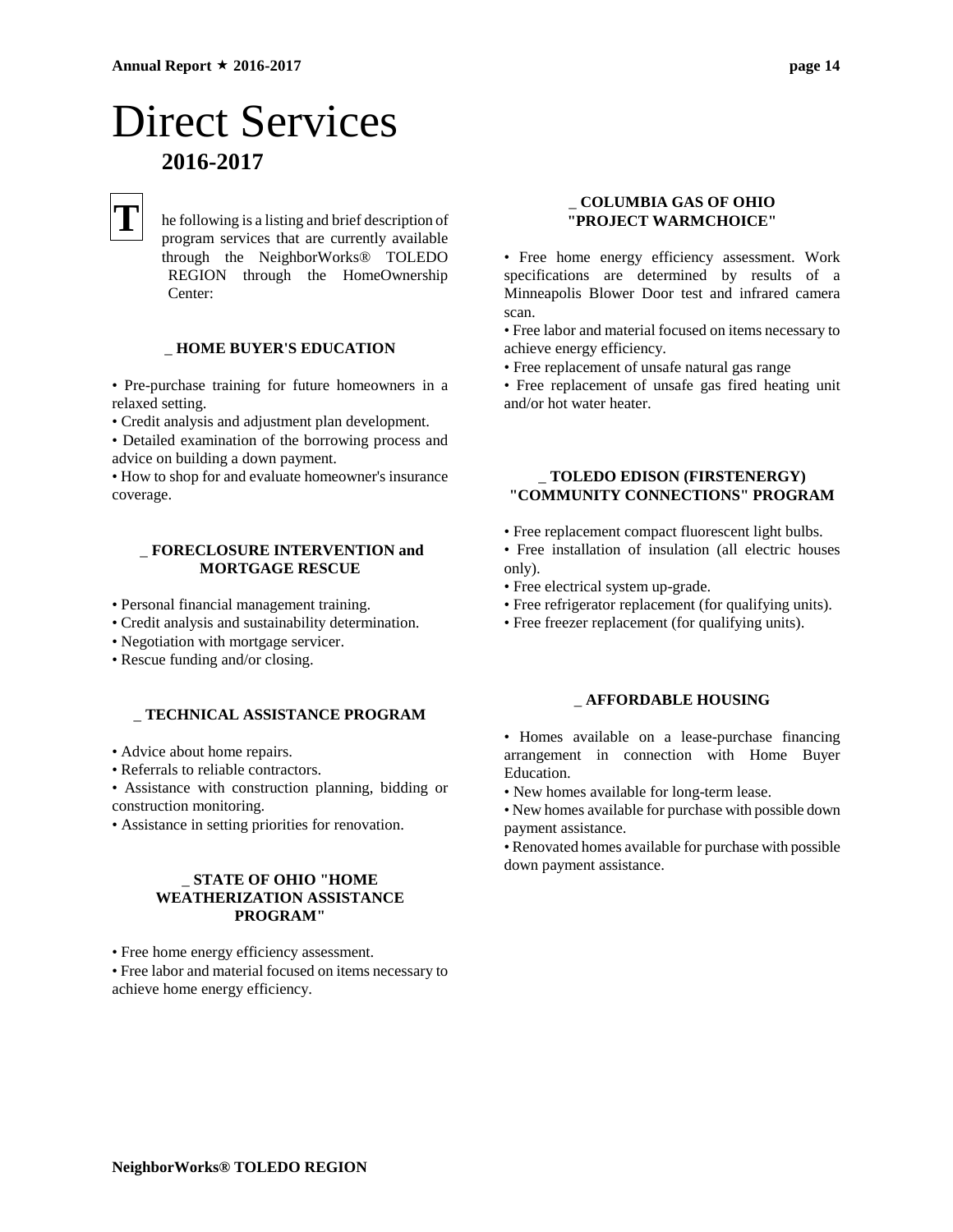# Summary of Accomplishments

### **2016-2017**

**T**

he original mission of Neighborhood Housing Services of Toledo, Inc. (d/b/a) NeighborWorks® TOLEDO REIGION (NTR) was to restore and revitalize the neighborhood areas for the benefit of the current residents, to

restore confidence and trust. Based upon on going surveys of private reinvestment in the neighborhoods, significant progress has been made toward this mission since 1978.

The summary below highlights the progress achieved by NTR in many neighborhoods throughout Toledo, with concentration in East Toledo, the Cherry Street Legacy, Overland Park (Old West End New Initiative) and the Library Village neighborhoods during the 2016- 2017 operating year:

#### \_ **NEW CUSTOMERS**

**610** individuals contacted NTR for either mortgage rescue through the Restoring Stability program or for the Home Weatherization Assistance Program during 2016-2017.

A total of 17,052 customers have been assisted since 1977.

#### \_ **HOME OWNERSHIP EDUCATION**

**112** households successfully completed the minimum classroom and individual counseling requirements of the HomeOwnership Center of Toledo pre-purchase training program during the past year. This training substantially improves the likelihood of long term customer success as a borrower.

A total of 2,684 households have graduated from the pre-purchase training program since 1994.

#### \_ **NHS DIRECT LENDING ACTIVITIES**

Neighborhood Housing Services of Toledo, Inc., (d/b/a) NeighborWorks® TOLEDO REGION made **\$248,675** worth of direct loans, adding **9** new mortgages to its loan portfolio.

#### \_ **PRIVATE INVESTMENT**

NTR customers made "out of pocket" cash equity investments totaling **\$240,145** for down payments, fees, closing costs and cash purchases for homes.

#### \_ **FORECLOSURE INTERVENTION AND/OR MORTGAGE RESCUE**

**74** counseling contacts were established with consumers seeking assistance.

#### \_ **AFFORDABLE HOUSING THROUGH ENERGY CONSERVATION**

**685** units of energy conservation and Weatherization assistance were delivered by NTR to low income households throughout Toledo and Lucas County during 2016-2017 for a total labor and material investment of approximately **\$3.169 million**.

#### \_ **SINGLE FAMILY HOUSING DEVELOPMENT**

NTR sold four single family homes to first time homebuyers during 2016-2017. In most cases extensive rehabilitation was performed to bring the structures in compliance with the city building code.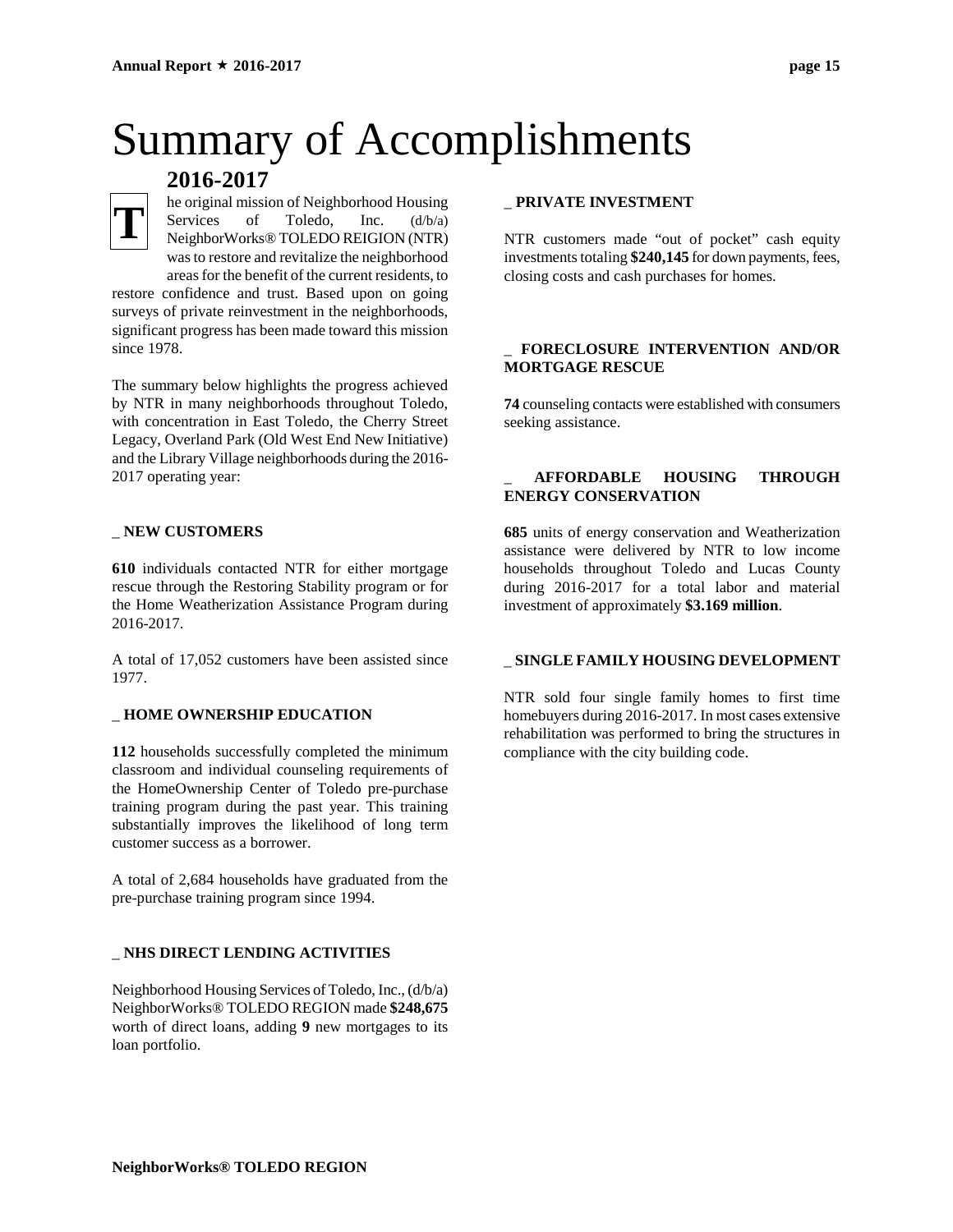## Lending & Homeownership Promotion **2016-2017**



his section contains a list of loans that have been funded or homes occupied as a result of a lease/option by Neighborhood Housing Services of Toledo, Inc., and (d/b/a) NeighborWorks® TOLEDO REGION during the period of September 1, 2016 through August 31, 2017. This section also contains a list of locations where homeownership was promoted as a result of facilitation through homebuyer education, a mortgage or a direct

cash sale. Please refer to the map on the following page that identifies loan transactions, affordable housing sales and homebuyer facilitation.

#### \_ **LOAN TRANSACTIONS**

- **(1) \*848 Yondota (first time homebuyer)**
- **(2) \*543 E. Hudson (rehabilitation)**
- **(3) \*4555 Granite (first time homebuyer)**
- **(4) \*3829 Berkeley (first time homebuyer)**
- **(5) \*513 Vance (first time homebuyer)**
- **(6) \*538 Utah (first time homebuyer)**
- **(7) \*924 Lindsay (first time homebuyer)**
- **(8) \*341 Raymer (first time homebuyer)**
- **(9) \*572 Dearborn (rehabilitation)**

#### \_ **AFFORDABLE HOUSING SALES**

- **(10) \*4305 Berwick (first time homebuyer)**
- **(11) \*1333 Rollins (first time homebuyer)**
- **(12) \*636 Toronto (first time homebuyer)**
- **(13) \*820 Western (first time homebuyer)**

#### **\_HOME OWNERSHIP FACILITATED**

- **(14) \*4405 Bellevista, 43612**
- **(15) \*1515 Lebanon, 43605**
- **(16) \*956 Wright, 43609**
- **(17) \*4156 Garden Park, 43613**
- **(18) \*554 Belmont, 43604**
- **(19) \*1505 Pool, 43605**
- **(20) \*138 Helen, Rossford, Ohio**
- **(21) \*2808 Gracewood, 43613**
- **(22) \*516 Wabash, 43604**
- **(23) \*845 Hildebrand, 43604**
- *(24)* **\*502 S. Adrian, Tecumseh, Michigan** *(not mapped)*
- **(25) \*3010 Strathmoor, 43614**
- **(26) \*803 Hildebrand, 43604**
- **(27) \*130 Hillsdale, Rossford, Ohio**
- **(28) \*905 Evesham, 43607**
- **(29) \*5623 Home Lane, 43623**
- **(30) \*869 National, 43609**
- **(31) \*427 Bender, 43609**
- **(32) \*4124 Stannard, 43613**
- **(33) \*5529 San Juan, 43613**
- **(34) \*501 Mallard, Perrysburg, Ohio** *(not mapped)*
- **(35) \*531 Sandralee, 43612**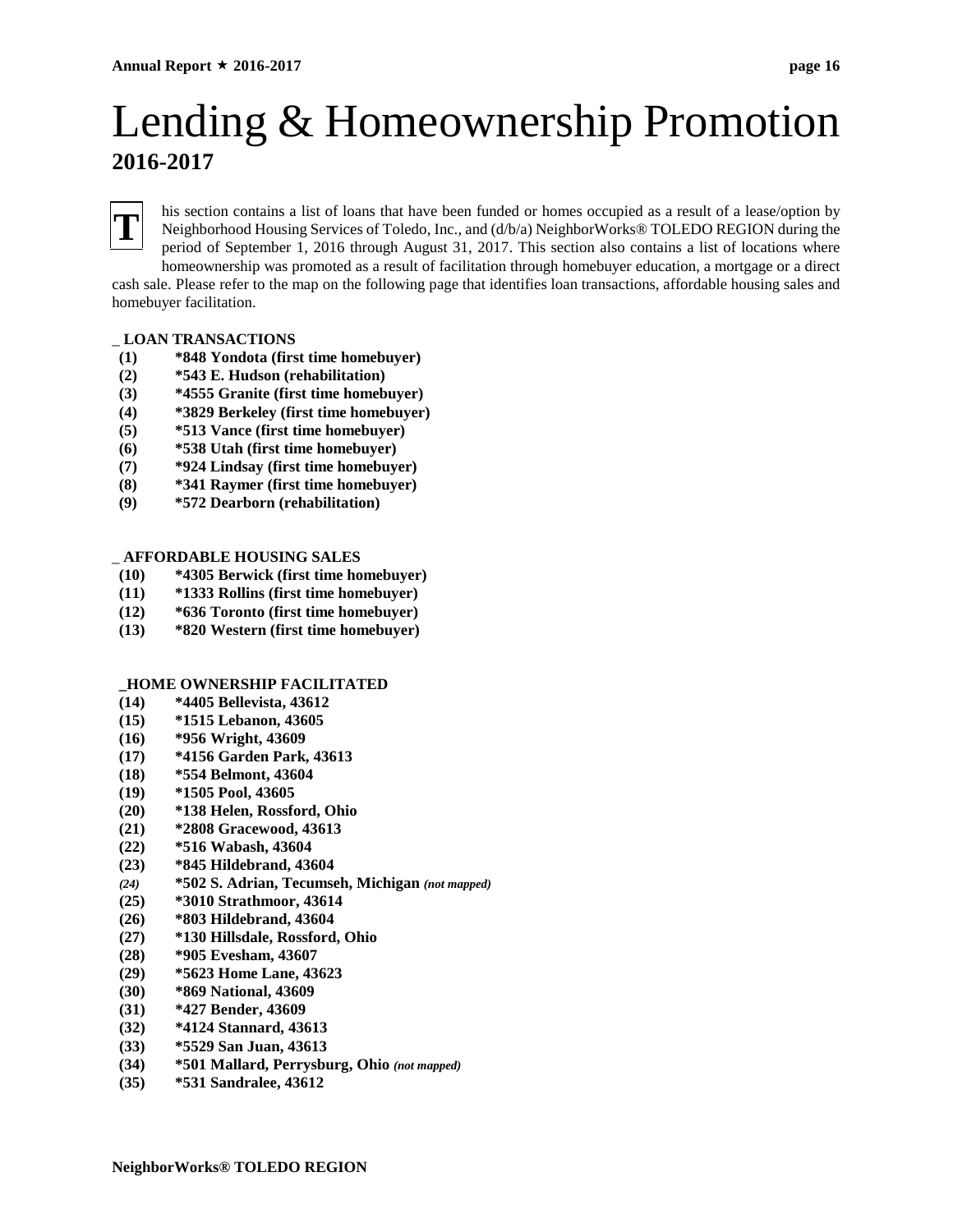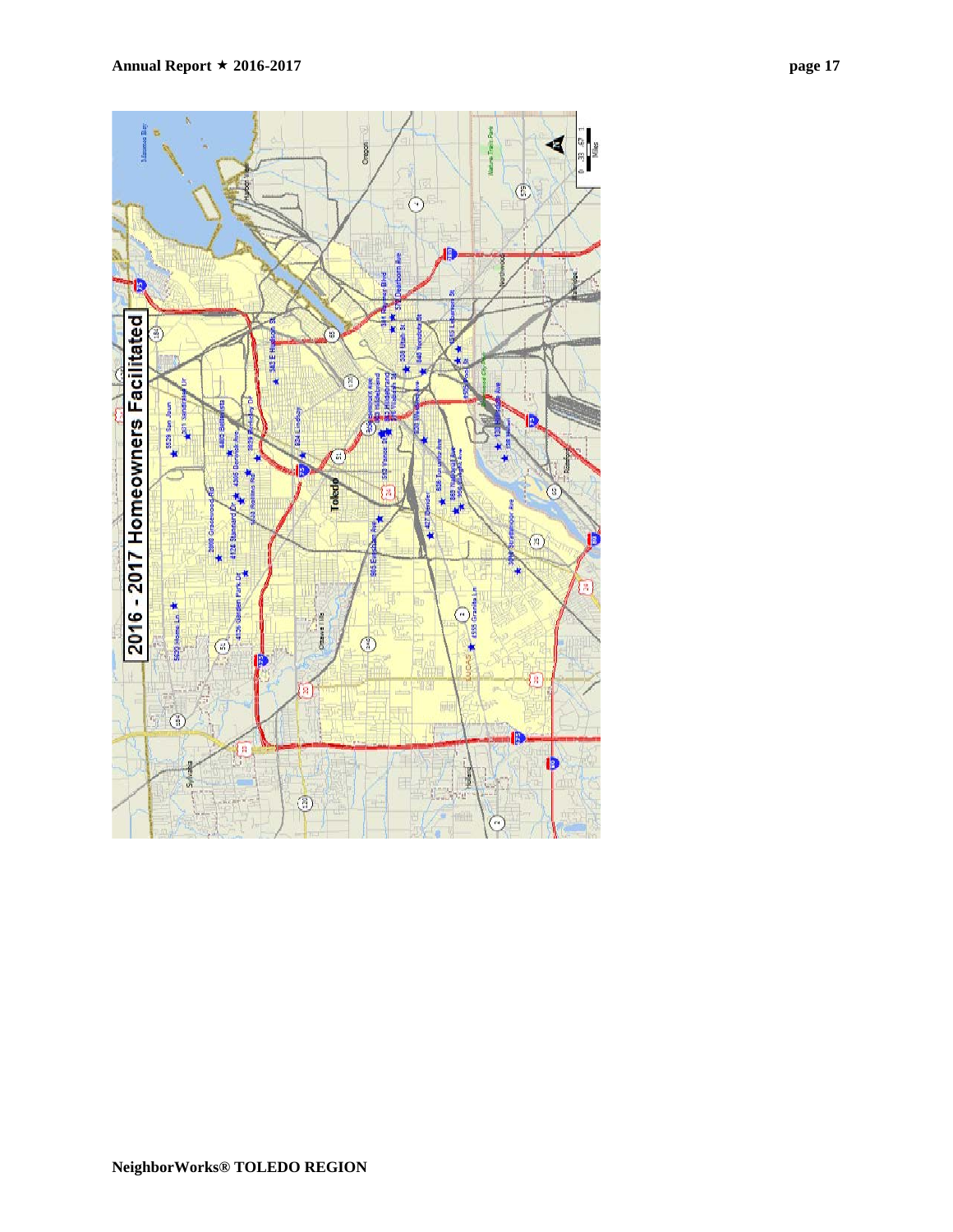## Board of Trustees **2016-2017 Partnership Representatives**

### **FINANCIAL INSTITUTIONS**

Chris Kozak, **NTR President** (Representing Huntington Bank)

Stanley Kolebuck, **NTR 1st Vice President** (Representing Huntington Bank)

Jon Ostrander (Representing Fifth Third Bank)

Kim Ward (Representing First Federal Bank)

### **BUSINESSES/INDUSTRY**

Meg Adams (Representing Toledo Edison/First Energy)

J. P. Hayward, **NTR Secretary** (attorney-at-law, retired)

Cheri Pastula, (Representing Columbia Gas of Ohio)

## **LOCAL GOVERNMENT**

Matt Sutter, **NHS Treasurer** (Representing the County of Lucas)

## **SOUTH SIDE NEIGHBORHOOD**

Doris Lynch (Resident, volunteer)

### **EAST TOLEDO NEIGHBORHOOD**

Michael Craig, **NTR 2nd Vice President** (Resident, volunteer)

Julia Emerson (Resident, volunteer)

### **WEST END NEIGHBORHOOD**

Sandra Barbour (Resident, volunteer)

Rhonda Cole (Resident, volunteer)

Ernest Sawyers (Resident, volunteer)

Robbie Tucker (Medical professional)

Essie Wiggins (Resident, volunteer)

### **NORTH TOLEDO NEIGHBORHOOD**

Tom Jesionowski (Resident, volunteer)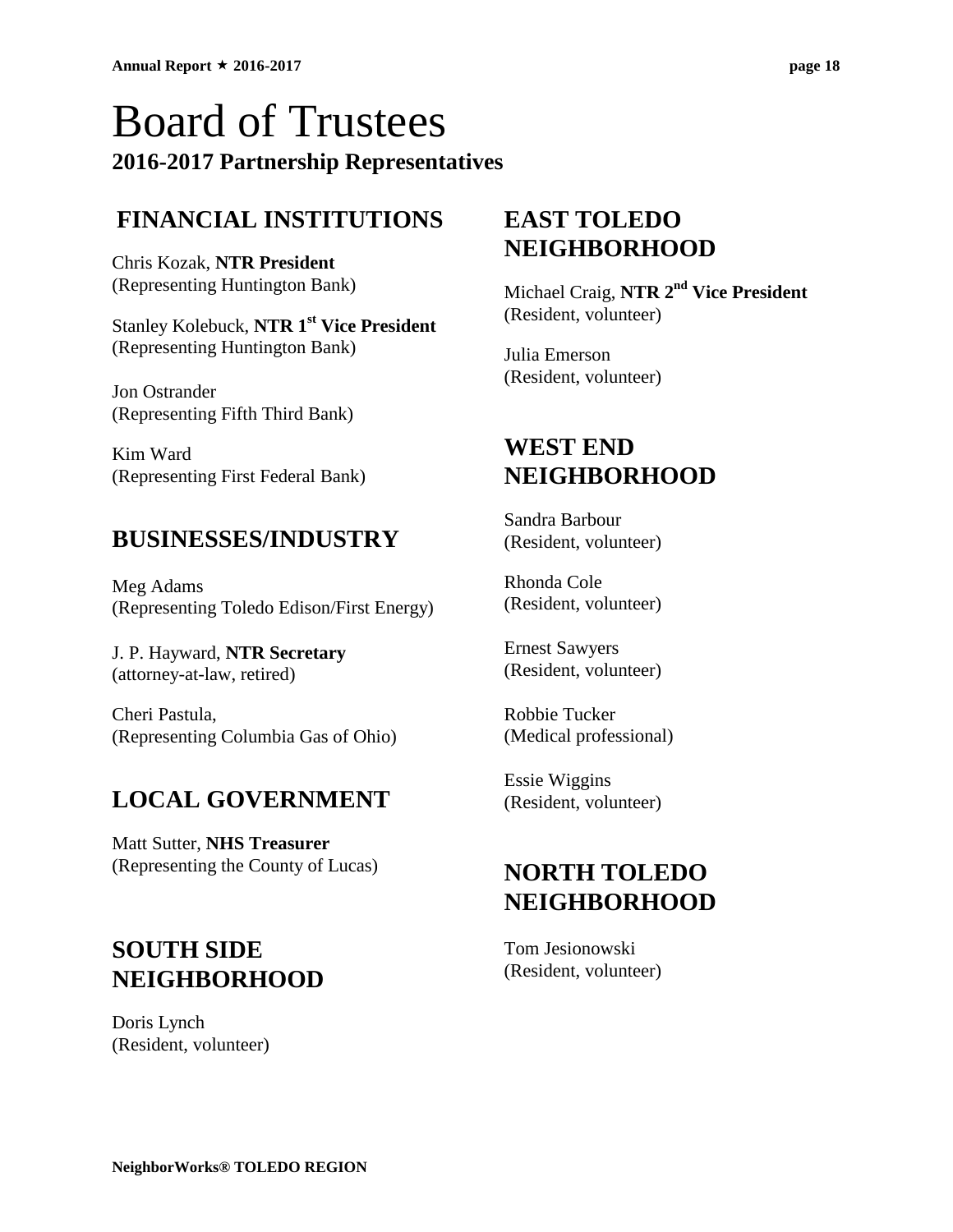#### ASSETS

| <b>Current Assets</b>                 | \$1,551,844          |
|---------------------------------------|----------------------|
| Total current assets                  | \$2,421,365          |
| Long-term portion of loans receivable | \$3,174,815          |
| Net property and equipment            | \$16,324,876         |
| Total other assets                    | \$2,236,665          |
| <b>Total assets</b>                   | \$24 <u>,157,721</u> |

### LIABILITIES AND NET ASSETS

| <b>Current liabilities</b>               |                | \$2,077,264  |
|------------------------------------------|----------------|--------------|
| Long-term debt                           | \$             | 4,080,330    |
| <b>Total liabilities</b>                 | $\mathbb{S}^-$ | 6,157,594    |
| Net assets                               |                |              |
| Unrestricted net assets, controlling     | $\mathbb{S}^-$ | 3,586,522    |
| Unrestricted net assets, non-controlling |                | \$11,745,159 |
| Total unrestricted net assets            |                | \$14,058,421 |
| Temporarily restricted                   | \$             | 122,500      |
| Permanently restricted                   | \$             | 3,219,206    |
| Total net assets                         | \$             | 18,000,127   |
| Total liabilities and net assets         |                | 24, 157, 721 |